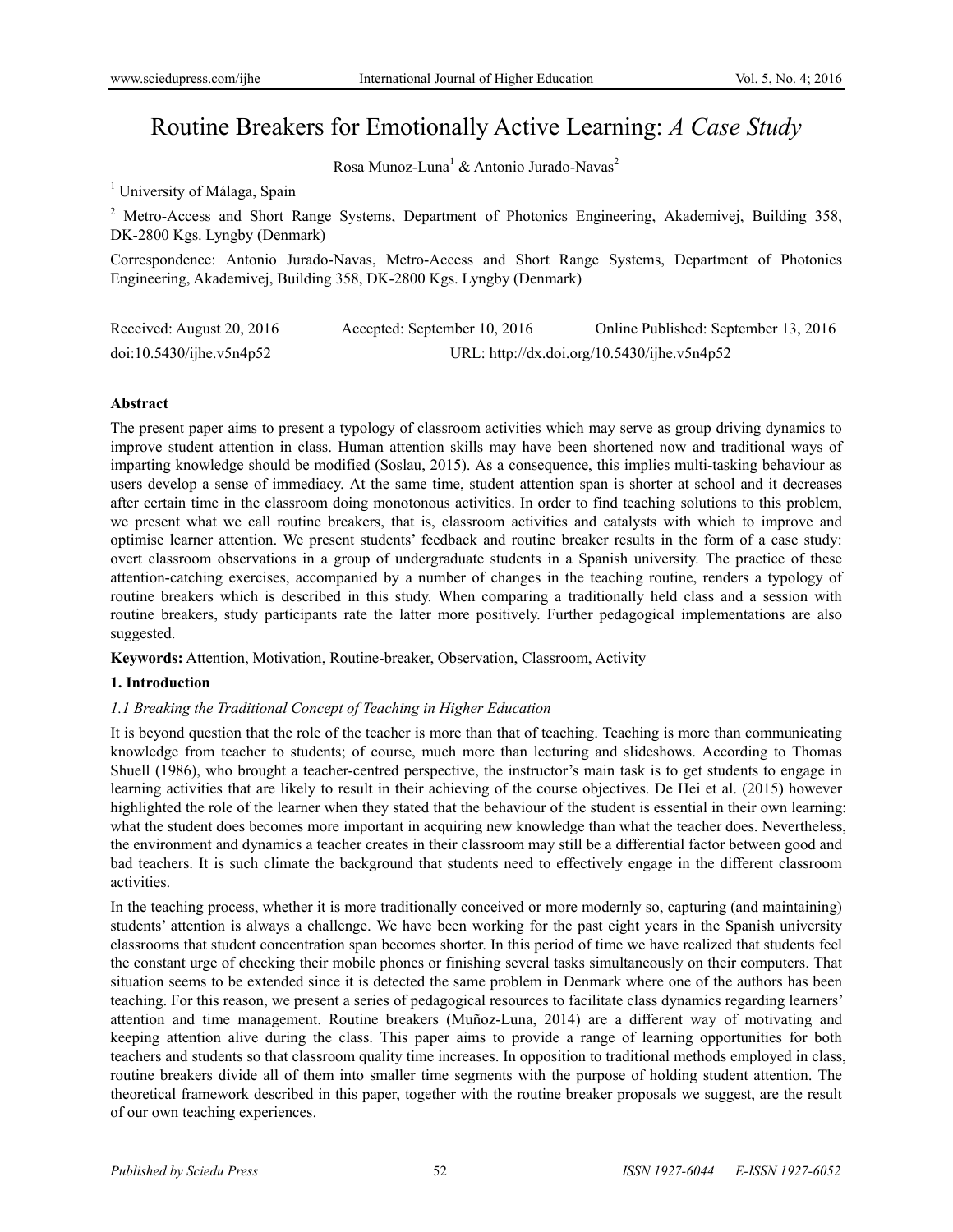## 1.2 Macrocontext: Mapping the Terrain

Traditional school learning is inexorably giving in to a new type of school learning with the purpose of maximising quality time between teachers and students. The integration of technological media, videos, collaborative learning or project based learning, critical thinking development and emotional intelligence implies the development of student competences which go further from the mere accumulation of encyclopaedic knowledge (Soslau, 2015). According to Pérez Gómez (2012), these competences can be summarized as:

- The competence of employing and communicating knowledge in an ordered and rational way, critically and creatively (rational and artistic mind)
- The competence of living and co-living in human groups which are gradually more heterogeneous (ethical and social mind)
- The competence of think, live and act autonomously (personal mind)

The emergence of digital technologies has also affected students' concentration and working rhythm (Downes, et al., 2016): learners tend to stop an activity and change it constantly. According to these authors, because of the increasing use of technologies in the classroom, the way knowledge is imparted must be changed. Students' attention spans are shorter, and so sessions have to be more dynamic and dialogic. Such alteration in work dynamics has undoubtedly affected the way lessons have to be planned, designed and implemented in a particular time and space. Student competences should therefore be achieved in a different way, according to more recent students' requirements.

The relationship between quality time and learning quality has been traditionally linked by researchers (Cotton, 1995); quality time devoted to certain contents and activities produces high-quality learning. Cognitive concentration on the task is important for students to interact effectively and according to their levels of competence development, no matter in what type of session they are participating: lecture, master class, seminar, inductive teaching, dialogue-based teaching, discovery learning, role play, or complex problem solving in group dynamics (Biggs, 2011; Prince, 2006). In this complex and varied teaching context, we propose the implementation of certain classroom routines which will help to alleviate long teaching sessions. These are activities which can be applicable to all session types and ages, however, we will focus on undergraduate students in the field of the Humanities, which is the group in which our experiment was implemented. These activities outcomes have also been shared with a group of colleagues during an in-service teacher-training course at the universities where the authors work.

## 1.3 Microcontext: Student Attention during the Sessions

Attention levels in class are easy to maintain when students are motivated about the subject they are studying (De Hei, et al., 2015). However, even those motivated learners need extra support after a certain time sitting in class. Attention levels and concentration decrease considerably after some minutes, and for that reason both teachers' and students' work is distorted. This effect is even more dramatic in those situations in which the learner's role is restricted to maintain an utterly passive attitude towards the subject and the teacher who is imparting a master class. In fact, researchers show that student levels of attention decrease drastically after fifteen minutes in class (Muñoz Luna, 2014). As a consequence, students are capable of retaining a lower amount of information, as Figure 1 shows (Hartley & Davies, 1978) ):



Figure 1. Students' attention levels in class in relation to time variables (Hartley & Davies, 1978).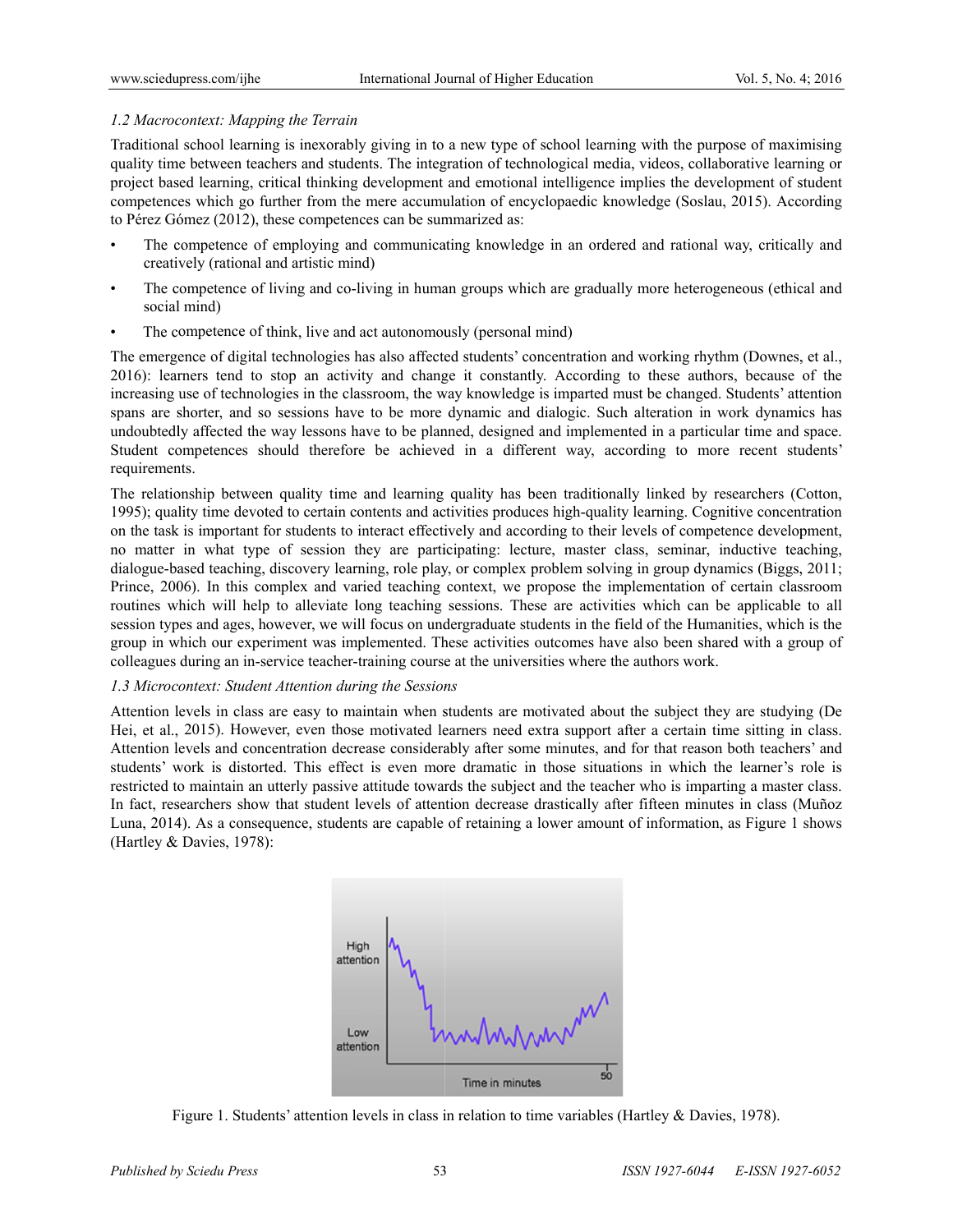In order to find a solution to this inevitable attention deficit, Hartley and Davies suggested to fragment, in the case of a lecture, the session into smaller units with the aim of having students connected to the contents at all times. The proposal the authors made was embedding active learning periods in the middle of longer sessions in which students normally had passive roles (Shea and Bidjerano, 2009). From this idea we suggest a change that affects all student groups and teaching types, that is, even active students in class need a change of rhythm after some time of attention to the teacher. This change does not necessarily have to be a break, a stop in the activity to do nothing, it can actually boost students' learning by promoting other types of activities in the classroom. As will be described later on, we propose several routine breakers in the classroom whose aim is to engage students emotionally and during the teaching session.

## *1.4 Theoretical Framework and Hypothesis: Breaking Attention Spans to Attract Students' Attention*

The idea behind attention spans is closely related to the so-called microlectures, that is, shorter periods of time devoted to only one specific topic. According to Kong (2015), master classes fragments should not be longer than 18 minutes (neither should video or audio fragments be). This more dynamic session structuring leads to the development of critical thinking skills. Students transform their own experience into knowledge by acting on and using information that they are learning. If teachers give them time to think about their own learning in class, such learning process will be more meaningful and context-related (Nakatani, 2005; Niezgoda & Röver, 2001). As teachers, the fact of devoting more time to thinking skills might imply student-focused teaching, where it is the student themselves who think and create their own contents (with the teacher's supervision). Such a delegation process could come in the form of routine breakers, as explained below, where learners should provide their own examples of a particular theoretical construct or extrapolate a new context from a given case.

Time devoted to critical thinking in class is sometimes hard to find by the teacher, who usually needs all the sessions to advance with the contents and course objectives. However, routine breakers can provide this time for thinking, as well as time for assimilating what has been previously explained in the class. After a routine breaker, it is a good moment to introduce more abstract or theoretical concepts of the subjects as attention levels have been restored again (Muñoz-Luna, 2014). We propose to following example: a type of routine breaker that could be inserted after 18 minutes of lecture could be a class discussion (this was one of the multiple routine breaker examples we implemented in our class to activate students, as explained below). In this case, the teacher proceeds in the following way: firstly, we ask a question, allowing the students to discuss among themselves and to formulate answers. Then, we show the question on a slide and immediately, we start to walk around the classroom while listening to the students. We stop this class discussion when the noise level drops, just to summarise in plenum and, after that, we can continue with our class by introducing new concept.

In addition to the option described above, where teachers leave some moments to reflect upon new knowledge, another variant could be applied: at the moment when we detect a high level of sonority in the classroom (student debates reach their zenit), teachers interrupt them and introduce a new concept that can be particularly difficult to understand. Later on, students can make a summary of their corresponding debates. These phases of teacher-student interaction typically occur in transformative learning (Nohl, 2015). In this case, teachers would have worked on more complex issues when students' attention was high (learners were paying attention again after the discussion routine breaker). As we have indicated, these are examples to engage the students during the longest period of time possible during lessons.

As for the rationale behind such theoretical framework, finding time for thinking, debating and catching attention in the classroom is related to the training of competences. As Pozo and Pérez Echeverría (2009) propose, the previous ideas are inherent to the process of modernisation of European universities. Teaching students to develop their competences shape them into better professionals. In this regard, López-Pastor, et al. (2011) examine the importance of teacher training programmes on the basis of action-research frameworks. According to the latter, students become more aware of the course evaluation process if they are intentionally immersed in action-research activities.

## **2. Method**

Classrooms are particularly complex universes where human beings interact playing different roles; for this reason, observers have to be aware of the high amount of variables interfering their observations and which are not the main focus of their study.

In this paper, we are detailing some features and circumstances of a concrete course of English Studies at a southern Spanish university following a case study methodology because we are describing and analyzing the particular situation of this course (Ary, Jacobs and Razavieh, 2009, 456) in the academic year 2014-2015 to show how the routine breakers were developed to promote an active learning, complementing other papers published by the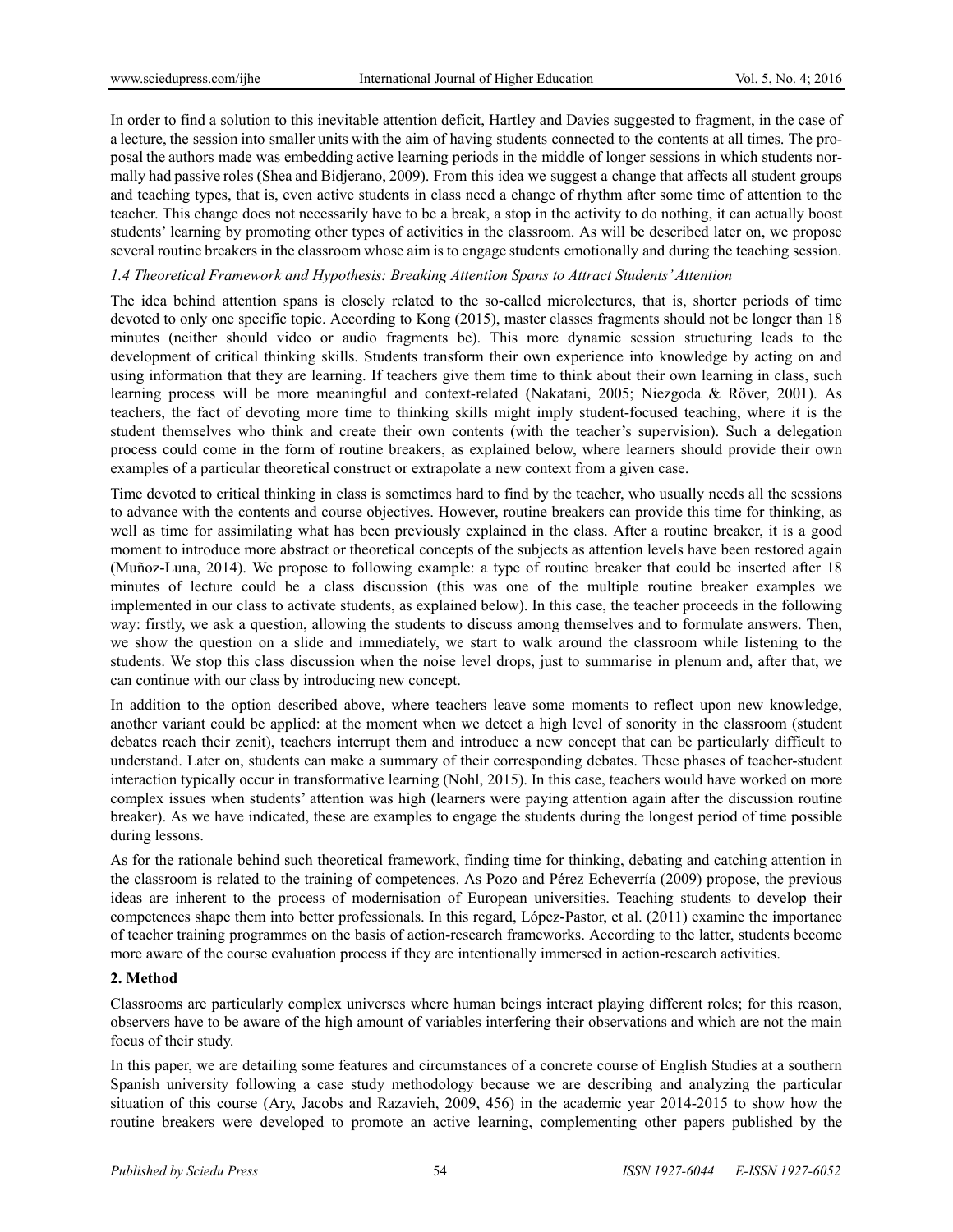scientific community (Muñoz-Luna, 2014; Soslau, 2015).

For the data collection process in the present study we chose unstructured observation (Dörnyei, 2007, 179), that is, completing narrative field notes supplemented by diagrams and outlines. Detailed descriptions immediately followed the observations, and at the same time we noted down our first qualitative analyses from the situations observed. From those observation diaries the main categories and variables emerged, upon which we draw our discussion (see Table 1). In addition, we work under the action research framework (Lewin, 1946; Kember & Kelly, 1993; McNiff, 2013); the nature of this study is twofold: while we teach, we implement this investigation in which the main objective is to improve student attention span. The obtained feedback from students is essential in this methodology in order to assess the accomplishment of the objective. Informed consent was obtained from the participants prior to the beginning of this study.

Table 1. Sample of narrative diary (unstructured observations) written by the authors during the sessions.

**Session number** 3 (1 hour 20 min.)

**Student-initiated participation** 5 instances

**Student participation initiated by the teacher** 18 instances

## **Attention levels before routine breaker**

Sessions starts with students paying attention normally. After about 25 minutes, attention decreases. We can see students check their phones, some even go to the toilet or just move on their seats. Most of them look at the teacher and seem to know what she is saying, but their level of participation is lower.

Some of them ask for clarification, something that doesn't happen at the beginning of the session.

# **Attention levels after routine breaker**

Students seem refreshed, as if the session was about to start again. Their faces are relaxed and smiling. We can see they take deep breaths. They start taking notes again in a better mood.

## **Type of routine breaker**

Physical. Students get up and move around the class looking for their matching pair. They sit in other places and do a short activity (8 minutes) on the theory they have just learned before.

## **Attitude of students during routine breaker** They all participate eagerly.

**Extra comments** Physical routine breakers are useful when students are not physically tired at the end

of the day.

# *2.1 Ethical Considerations*

As commented above, ethical aspects were considered throughout this study. In accordance with the Code of Ethics and Conduct (BPS, 2009), the aim of the research and interview method was explained to the participants and the informed consent was obtained from them prior to the beginning of this study. Confidentiality and privacy was completely guaranteed. The current study is made in a qualitative manner (study case) and no names nor other personal affiliations were provided through this manuscript.

## *2.2 Participant Characteristics*

Observations were made during every lesson of the subject "Lengua Avanzada" (i.e. English grammar) at a southern Spanish university during autumn-winter semester 2014-2015. Participants were a group of 40 undergraduate students of English Studies who gave their consent to be part of classroom observations by their teachers (the authors of this paper); they were aware of the new teaching methodology implemented but were not conscious of the rationale behind it or the purpose. During six hours every week students attended these lessons and participated in the different proposed activities (each lesson being 90 minute long). This experience was shared and explained during an in-service teacher training course, having the opportunity of even implementing some of the routine breakers with the teacher group. We used observation sheets where we noted down significant changes in behaviour of students during the lessons. Those observation sheets included relevant changes in student participation (frequency and length of participation in class) as well as modifications in their attitudes and motivation. Such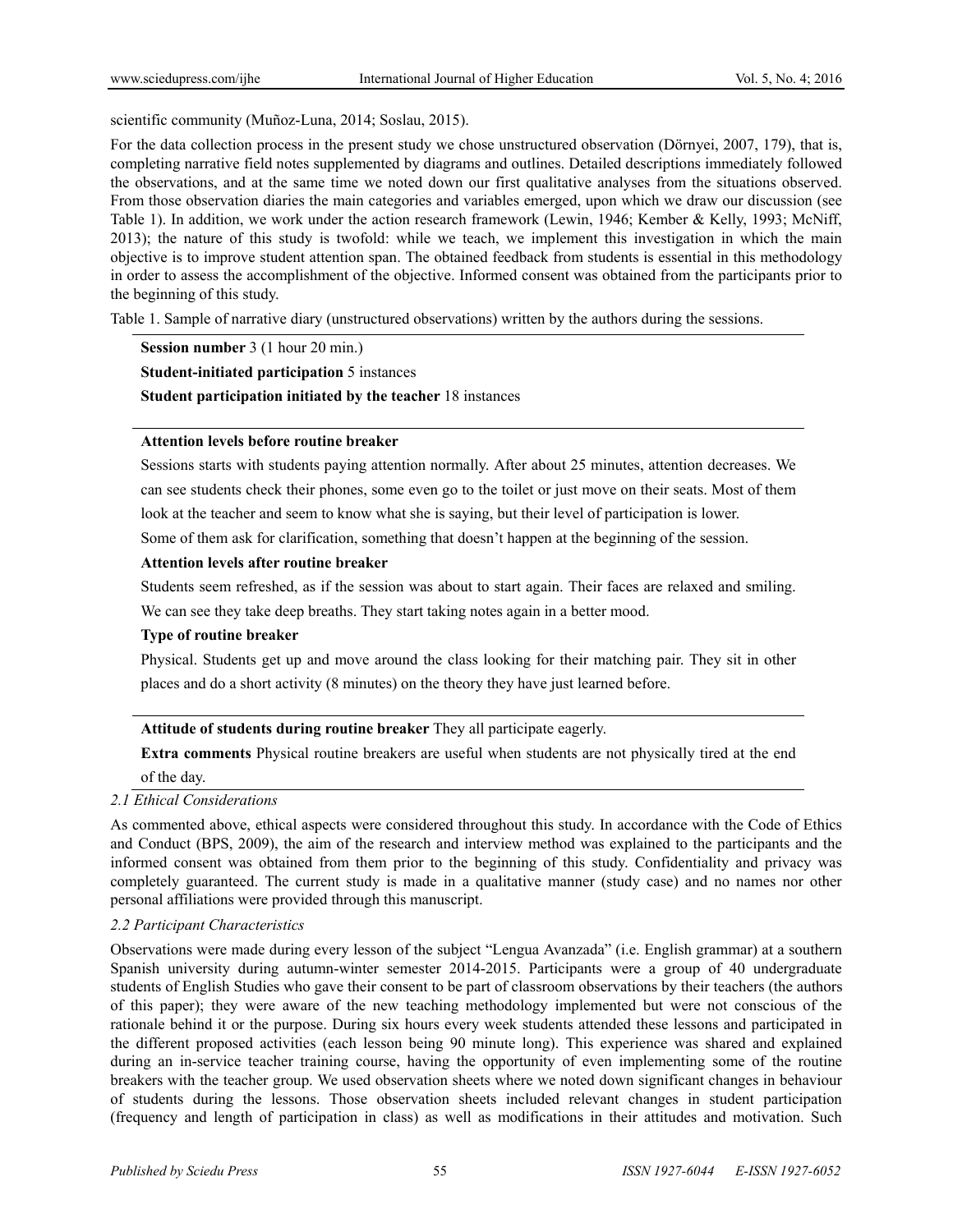observations were registered regarding the class group as a whole as well as the particular instances of student interactions (student-teacher, student-student). As a way to measure routine breaker impact, we interviewed students before and after the activities were implemented (that is, at the beginning and at the end of the term, once the exams were finished and they had received their marks on the subject). Interviews were conducted in the teacher's office, with an average duration of 20 minutes; once students knew this was part of a research project, each of them received a number according to the participation list arranged in alphabetical order. Only those who volunteered were interviewed, conforming a 60 percent of the total amount of students (N=24). Regarding data reduction, we chose the most representative responses and those we considered singular). Prior to the interviews, students were told that their anonymity was going to be preserved, and that those interviews were part of the research project we were involved in (concerning the use of routine breakers in the classroom). Interview questions are the following:

- How long do you think you can pay attention to the teacher in class (in minutes)?
- What activates your attention during a lecture?
- How do you think you learn better in class (in terms of classroom activities)?

## *2.3 Sampling Procedures*

On the basis of our action-research teaching, we have classified routine breakers in terms of duration of realisation. Therefore, we can talk about short routine breakers when we refer to those activities which are class catalysts with a duration of 3-5 minutes. Longer routine breakers imply more time in class devoted to them. Longer routine breakers might also involve peer-correction/evaluation practices of an activity previously done in the class (or at home).

Within the latter, we have implemented the following routine breakers to engage students in the classroom:

(1) Poster session: after bringing some homework from the previous day, students have to work in small groups; homework correction would take place as in a poster session. In this manner, each group would inform the rest of the class about their findings and reflections. This activity was implemented during the usual class time, and each student group had to evaluate the other two groups. The rest of the time would be devoted to see other classmates' posters. Learners were requested to follow the 3 Cs rules when providing their feedback: be constructive, caring and concrete (Andersen et al., 2012)

(2) Co-teaching: in this case, we offered students the possibility of preparing some particular subject content and exposing it in pairs to the rest of the class. We also co-taught the in-service teacher training course in which these routine breakers ideas were explained. This idea is an adaptation by the authors from dialogue-based teaching methods (Vella, 1980; Vella, 2007), where teachers were holding a dialogic conversation between them. There are differences in pitch, tones, and teaching styles, as well as different viewpoints offered to students. As a consequence, learners' attention moves from one teacher/speaker to the other with the same intensity and sense of novelty, so much needed to hold attention

(3) Pyramid or Snowball technique: this is a technique based on the exchange of ideas. Students must work individually first on a particular topic, and next in couples for some minutes. After discussing with another couple, the four of them will discuss with other members, and so on, finishing a discussion involving all the students in the class. This technique promotes other skills in students such as critical thinking, reflection, dialogue, analytical skills and agreement. Each group/pair must agree on the idea that their group will defend in the class. At the end of the activity, the group must have a common answer to the proposed problem

These longer routine breakers were inserted after 18 minutes of lecturing. In some cases, lessons began with a long routine breaker (lasting around 15 minutes), then the lecture followed just to finish the session with another routine breaker at the end. As examples of short routine breakers (3-5 minute long), there are different types of routine breakers:

(1) Physical routine breakers: university master classes (supported by power points or any other visual materials) are interrupted by shorter activities involving pair work and the changing of student places to work with other classmates. In some cases, it involves discussing a theoretical concept previously seen with another partner, and then applying it to a context that is close to the students reality. In physical routine breakers, there is no need of a thematic rupture in the flow of the lesson but a physical change happens instead; students will work with somebody who is not sitting next to them, therefore, they have to change places and move around the classroom

In the teaching of a foreign language, the use of physical motivation is the perfect ground for the teaching of phonology, for instance. An example is the particular gestures (mouth and face movements) that the teacher can ask their students to do. By visualising sounds (vowels and consonants in a foreign language), learners produce them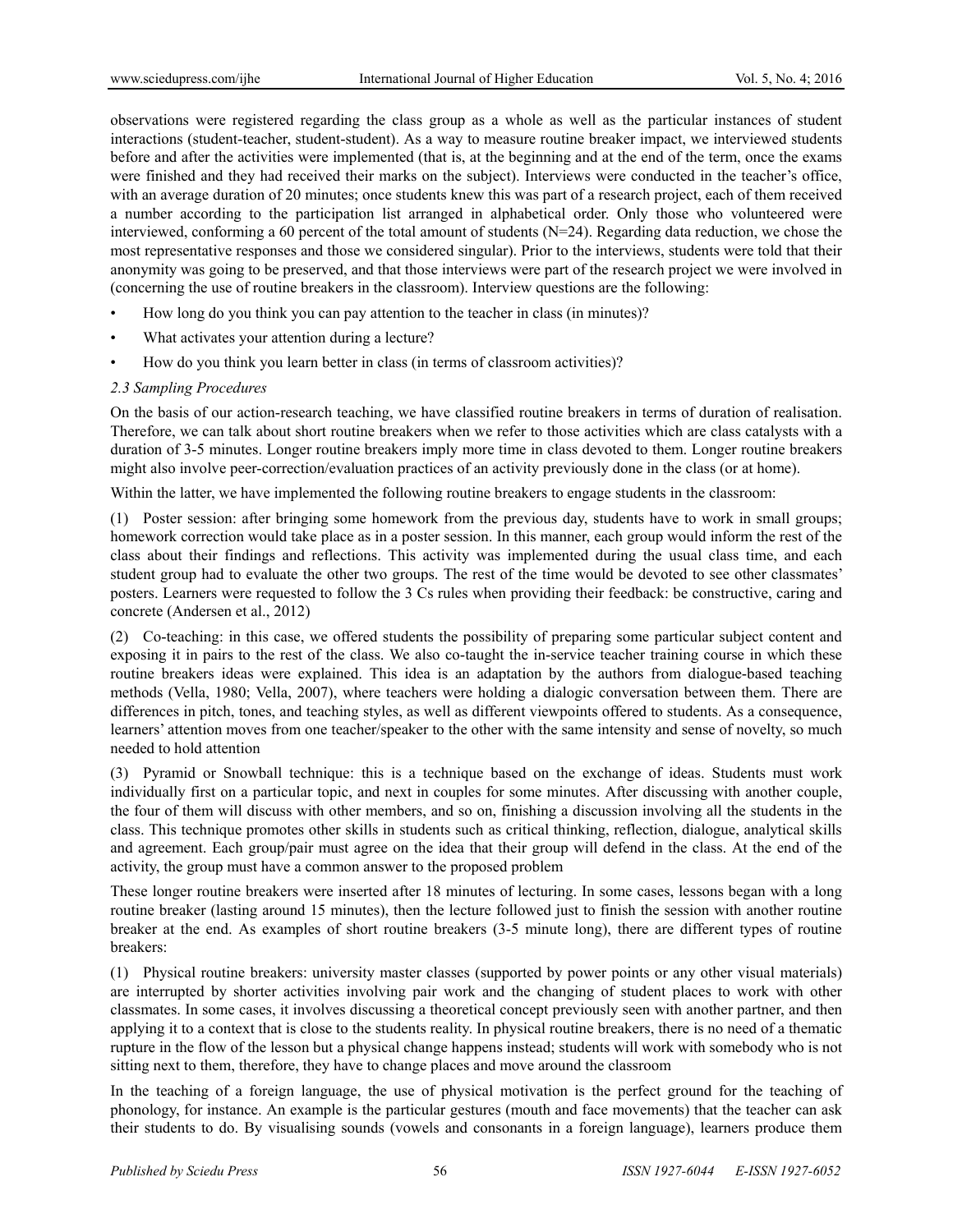more accurately: teacher and students perform different sounds in the class, for example closing their mouths and smiling, pronouncing a vowel, then opening their mouths slowly, rounding the lips, etc. Making students pronounce words not in isolation but as a string of sounds which merge and form diphthongs, weak and strong sounds, etc. Focusing on form rather than on meaning allows students to work, examine and analyse physiological characteristics of sounds. As a result of the previous activities, we obtain the benefits of both focusing the attention on something different and improving pronunciation qualitatively. The focus on meaning rather than on form was not part of the initial syllabus of the subject, and the inclusion of such aspect in the classroom provided students with practical grounds where to practise pronunciation.

Another physical routine breaker example is asking students to stand up and form groups with different classmates from the ones they have around them. Teachers can help in the forming of the groups by giving students cardboard pieces randomly with the names of possible groups (A, B, C…) so that students group themselves and discuss a particular topic among them.

(2) Thematic routine breakers: the teacher proposes a radical change in the topic they are dealing with in the classroom. For instance, a different activity can be initiated, homework can be corrected, student interactions triggered, etc. These are about different topics indirectly related to the course subject: study techniques, career plans or motivation strategies, or even the latest news in the country, which might me related to the course contents.

Another example of this type of thematic routine breakers is the delivery of assignments by the teacher, who has corrected some homework handed in by the students some days before. This short activity becomes an effective routine breaker in which students are given some feedback on their own submitted work.

Thematic routine breakers can also provide an insight into academic work procedures. Portfolios, as for instance Mahara online platform (Mahara, 2015) works as an example of a new digital environment in which students and teacher can share their progress. Displaying this new tool in the class and proposing some activity in it is a way to switch their attention from the normal flow of the session to something different, but still academic. Mahara Portfolio combines the teaching principles that are needed for a project-based learning methodology (Markham, 2011): cooperation and information spreading. Mahara is constructed on the basis of sharing contents, knowledge and information with others, compiling the rules of social networks. Moreover, Mahara resembles the working procedures of companies where team members have to work together to reach an aim. When students perceive and assimilate the concordance between what they do in class and what they will be doing out of it, their learning becomes more meaningful. At the same time, learners' learning opportunities become professional rehearsals. In this case, Mahara was students' communication and working online framework: they uploaded their reports and progress there, teachers provided feedback, students shared resources, and all of that resembles the working environment they will have in their future careers.

(3) Non-thematic routine breakers: these routine breakers do not offer a new topic to debate. By following the same topic previously discussed in class, we can ask students to discuss upon a proposed issue in small groups; later on, they can explain their ideas and conclusions to the rest of the class.

A more dynamic option implies the use of clickers such as the ones proposed by OMBEA (2015), which allow students to respond to a multiple-choice question formulated in class by the teacher. Results are computerised and shown immediately on the projector screen, and then all participants in the class can see the different answers and comment on the correct one. If the collected results are varied, the teacher can propose small group discussions with the aim of sharing all the different answers and discussing the various viewpoints. In some cases, a second round applies to see whether the answers have changed.

(4) Student self-assessment: it presents a twofold purpose. On the one hand, class dynamics are changed, and on the other, teachers obtain valuable information about course content, materials, teaching procedures, etc. Assessment surveys can be implemented both at the beginning and at the end of the course. These information-gathering tools provide a valuable insight of students' initial perceptions of the subject, the teacher and the group. When used at the end of the subject, they are helpful to collect final impressions and opinions regarding the course development, as well as future lines of improvement.

## **3. Results**

Routine breakers are excellent strategies to work on learners' positive attitude towards the subject, their academic performance and expectations. It is always useful to remind students that very often the difference between a preferred and a non-preferred subject (one that they like and another they do not) is the attitude they possess towards them, the peculiarities of the teacher and students' personal skills, as observed in the classroom. In this line, routine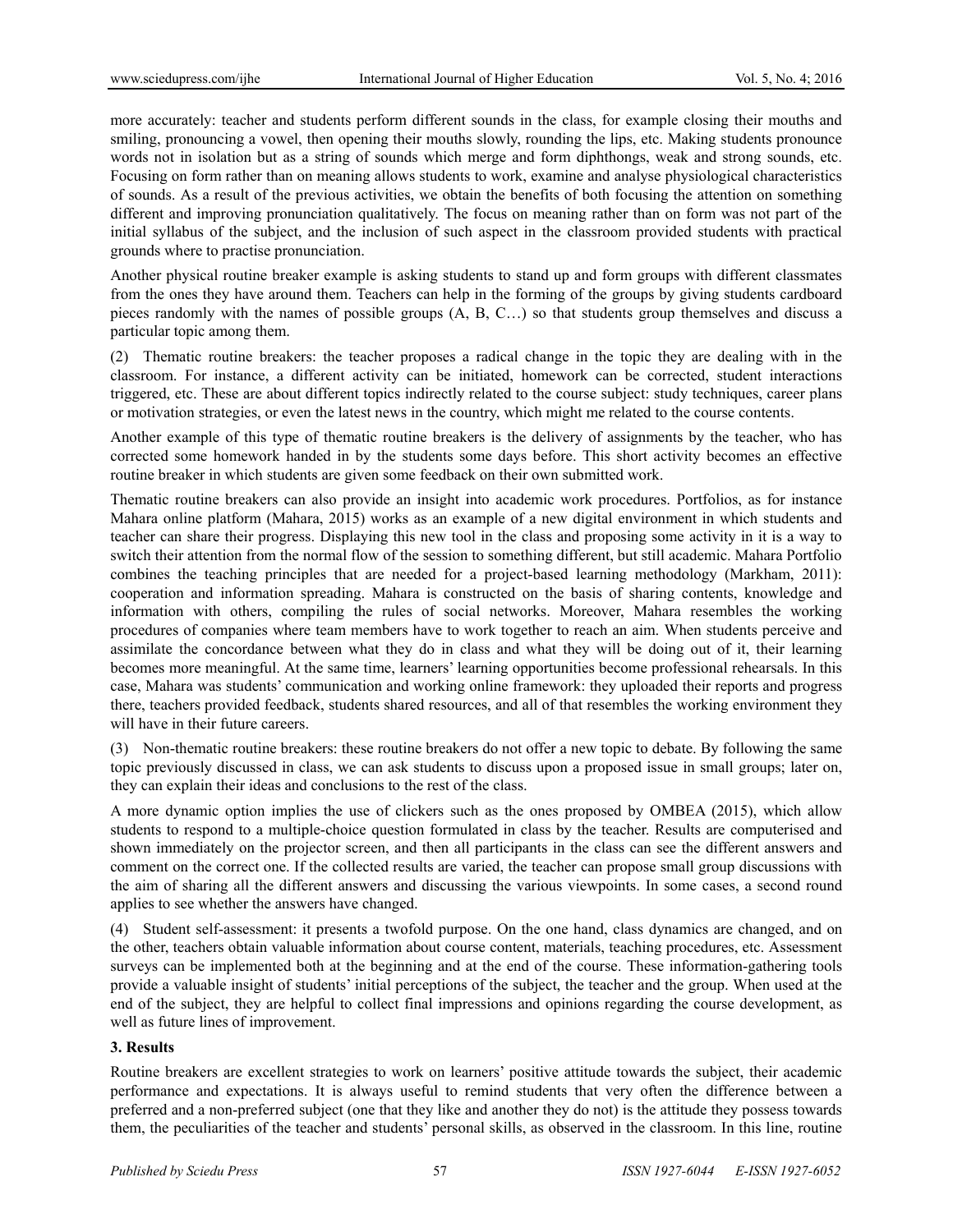breakers provide a novel and pleasant background where to boost learners' positive attitude and confidence within the group.

The most relevant result of our study coincides with the objective of routine breaker implementation in the classroom: routine is broken intermittently and students' attention is always active, avoiding boredom and demotivation. The rupture in the routine is quite abrupt, so students must change from one activity to the other one with no time for adaptation. The new activity will be new and limited in time, and that is the reason why they are on the alert; we believe such cognitive state improves attention:

> *"I felt as if I was on the alert during the class; always expecting something interesting to happen in the form of a fun activity"*. Student 31.

Changes like these are perceived positively by students, who enjoy moving around the class in search for a new working partner, or just debating about some specific content from an innovative perspective. As we observed in the sessions, students' attitude when physically moving from one place to another in class improved, partly due to the so needed physical movement after some time on their seats (longer routine breakers, where physical movement was implied, were implemented after longer teaching spans of around 30 minutes).

Routine breakers help students and teachers to be more communicative with each other. Teachers ask questions and they have the opportunity to express themselves and also to be less shy concerning question posing during the class. In these observations, students grouped in pairs or small groups during routine breakers were prone to participate more than when they were working individually; we observed openness in their attitude when they were being supported by a peer. Because of students' change in attitude and their more active participation in class, we claim that routine breakers are of a high importance in students' education because these breaks help their academic progress in the following ways: improving their academic results thanks to motivation and more practical skills, fast learning of new concepts and increasing their attention focus. Finally, these interruptions also motivate teachers to change the traditional form of teaching and make the classes more manageable and rewarding for both, students and professors. From a qualitative perspective, and taking into consideration participants' opinions about the experience, we have selected some impressions as follows:

> *"When it comes to talk about classes' development, I think almost most of students mention the word 'monotonous'. We tend to think very often that the majority of classes are maybe too theoretical that it seems they are always the same: teachers just always talking and talking about the subject and students listening and 'paying attention' to them. Of course, that does not mean that we might not enjoy the subject, that we do not want to pay attention or that it is the teacher's fault, for instance. Things have been different with this experience, where all the importance has been placed onto practice".* Student 3.

> *"Sometimes students really like a subject and feel motivated about it but in the end it is not what they thought of it for various reasons. It is at this point when I think routine breakers are very important"*. Student 4.

> *"Prolonged attention in a class is something that nowadays is hard to achieve. Students are often attentive at the beginning of the class but this attention decreases as the class progresses. If they have to pay attention to a theoretical class for 90 minutes, it is almost sure that a high percentage of the class would be looking at their mobile phones or thinking about other things. This is then something that affects both students and teachers in the sense that both would perhaps feel tired after long sessions"*. Student 8.

Participants seem to coincide in the fact that sessions which are too theoretical are more monotonous and harder to follow. When interruptions are made systematically, and those interruptions focus on practice, students employ theory in practice and thus the former becomes more meaningful for them. In some other cases, routine breakers turn a particular subject into something more appealing, not because of the mere contents, but because of the classroom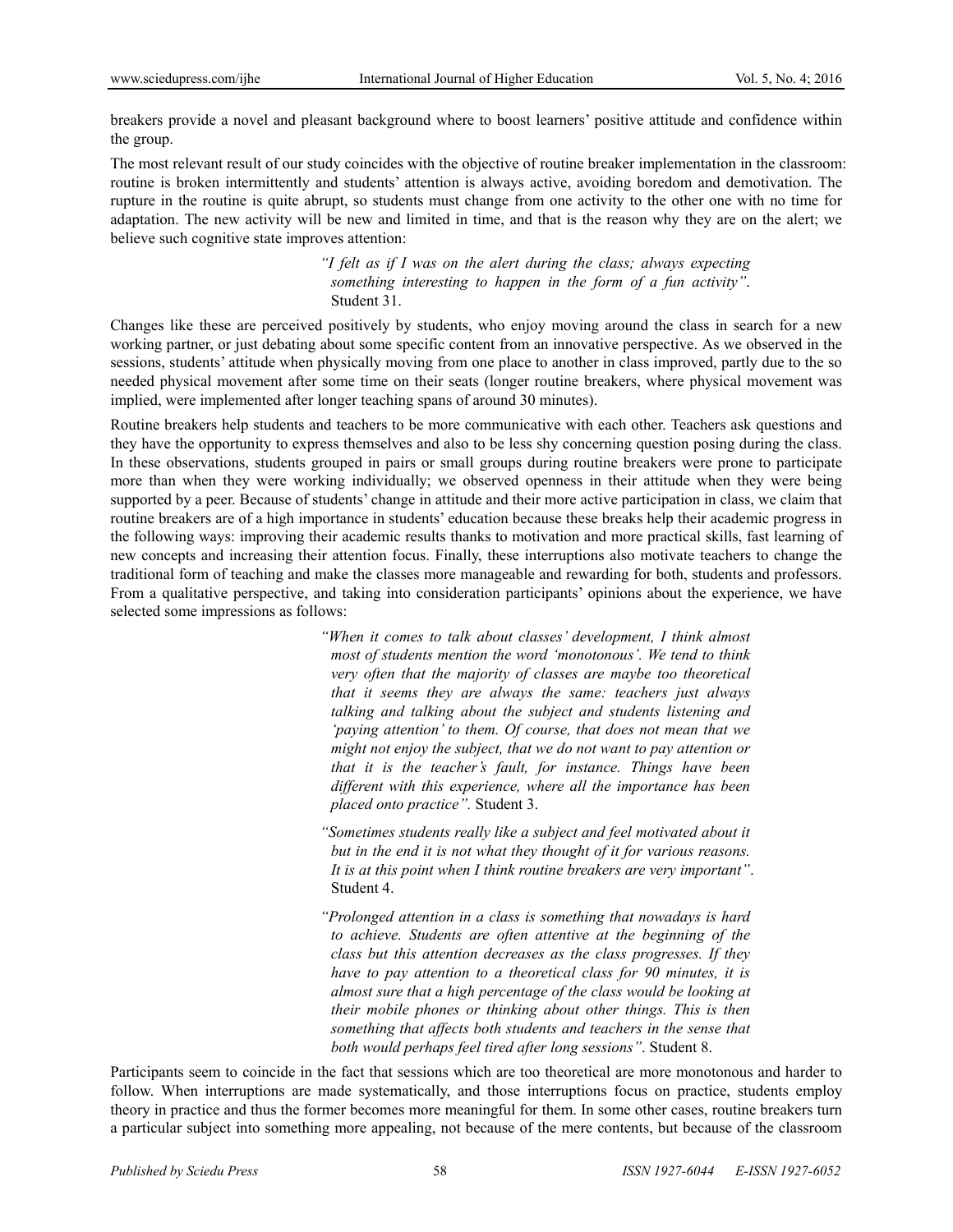dynamics they create.

It has been demonstrated that what attracts students to the subject is practical exercises. These exercises help the leaners understand the theory easily and allow them to rely on that theory and to examine how it works in real life. Practice can also work as an attempt of what students will have to face in their future careers. Regarding the duration and the frequency of routine breakers, they should be as long and as frequent as the teacher may feel that will benefit the students. We all have different individual needs, but as a group we are different as well, each group of students may need a particular type of resources to enjoy the subject as much as possible. As a significant part of the experience, it is worth noting that students liked to be asked about their opinion and to have a committed teacher in class.

The selection of students' responses in this paper has been made following criteria of repetition and relevance (i.e. those answers commonly repeated by students have been selected). The rest of the answers not included in this paper are also in a similar line with the main ideas presented, but they are shorter or they present less evidence of the students' claims. As for the questionnaire answers by participants, these are the responses by the students before the implementation of routine breakers in the sessions:

(On their attention span in class) *"It really depends on the subject. Sometimes I feel I lose track after 10 minutes of the session. With other teachers, I can stay attentive for longer because they use examples and jokes while they talk; that helps. I think I have the tendency to be on the alert whenever something important is going to happen in the classroom".* Student 22.

- (On what activates their attention) *"It is very well known that you might fall asleep when the teacher's voice is monotonous, right? A sudden change in their voice activates you, or a change in the intonation, also if another student takes in"*. Student 18.
- (On the activities to learn better in class) *"My favourite activities in the classroom are those with are fun or involve being active in some way. I also like thinking that what I am doing in class will be useful in the future professional career. That is crucial to motivate me"*. Student 31.

After the routine breakers were introduced in the sessions, at the end of the semester and after the examinations (to avoid possible conditioning of the students), they answered the questionnaire again, and these are some of the most relevant responses:

- (On their attention span in class) *"I have changed my perception of attention spans in the classroom after using routine breakers. The fact of having a break in the flow of the class motivates me and also the knowing that a break will come. For that reason, I can stay on the alert for longer. When I felt tired, after maybe 20 minutes of class, the teacher initiated a different activity"*. Student 28.
- (On what activates their attention) *"Routine breaker activities have activated my attention in class. I have realised that by doing different exercises I feel more motivated and I am able to feel active. Having the opinions of other classmates does also motivate me, as I get to know different viewpoints. Physical movements in the class as well as changes in the subject topic is also good to activate your attention"*. Student 14.
- (On the activities to learn better in class) *"All the different students have different preferences in the classroom, I think. For example, some people prefer working in groups while others like working on their own. Routine breakers are good because they provide different contexts and styles each time: working in pairs, group discussions, learning about something different from the subject. The key is definitely in the change"*. Student 9.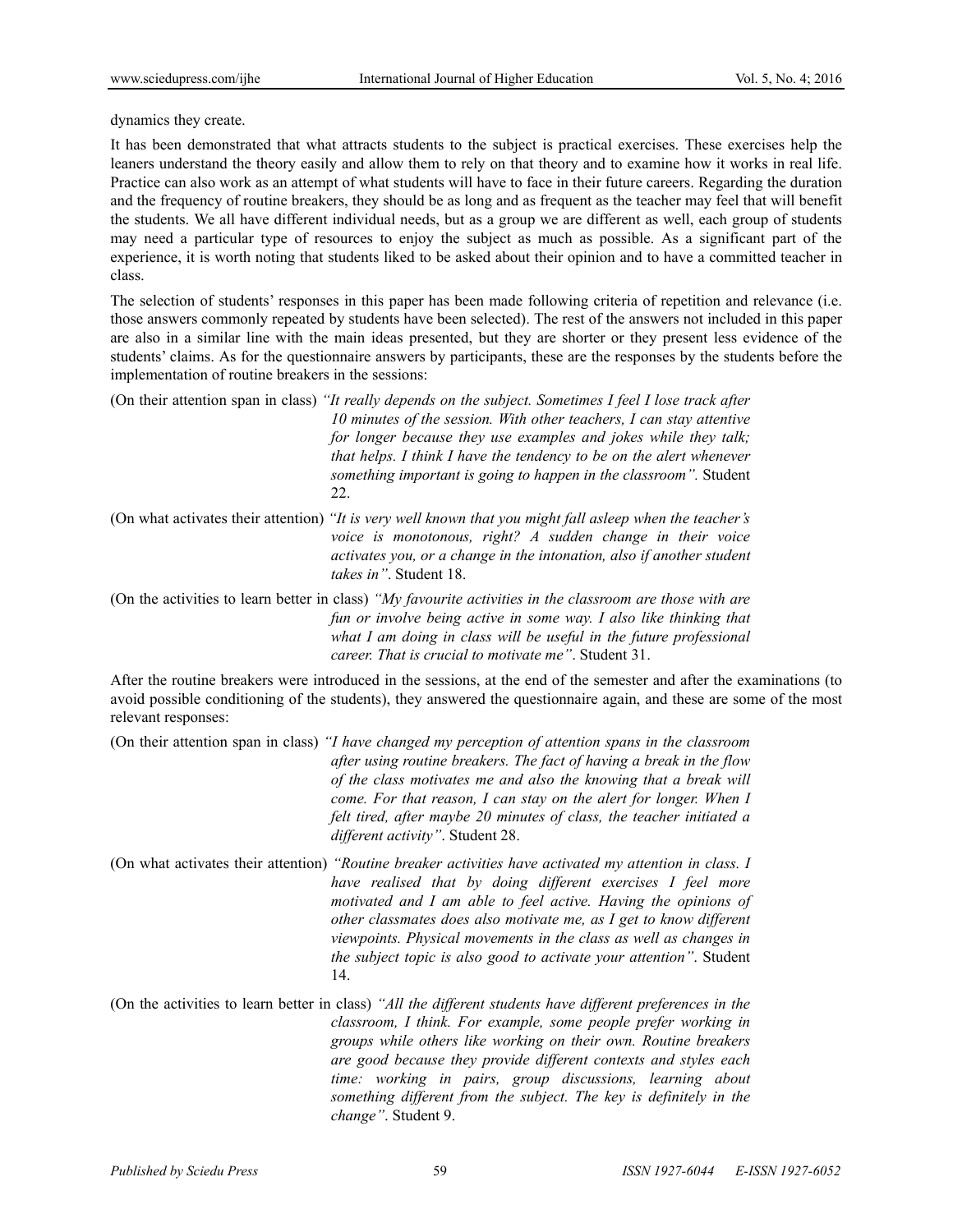## **4. Discussion: Pedagogical Implications**

Due to their name, we may think that what makes routine breakers a good tool in classes is the opportunity that they bring to forget the subject and relax for some minutes. Nonetheless, what is most interesting of the concept of routine breakers is that they represent a way to make students be interested in a particular theme without making them feel overwhelmed. Students' perception is that routine breakers can be implemented in different ways, e.g. proposing a theme and making the students form a particular opinion and defend it in class. This would encourage them to participate in the class as well as open their minds to find new solutions to problems and creating new ideas. Consequently, both students' attainment and class attendance improved; as they state, they feel more motivated about the subject, which is no longer so theoretical, and which presents new opportunities for learning.

Multimedia resources are also believed to attract pupils' attention as they feel identified with these new means of researching and looking for information; YouTube videos, Wikipedia, blogs, movies or book excerpts can be proposed as examples or even as part of the topics. Knowledge, abilities, skills, affect (emotions), autonomy, happiness, motivation, involvement, dynamics, etc. are the elements that are fully present in the development of routine breakers. In addition, these activities are not always purely cognitive (mental) but they can be physical, also introduced by means of routine breakers. Students' attention and implication are active at all times during the session thanks to these breaks in the class routine.

Routine breaker as a concept is something students have not normally heard about in class before. Both teachers and students are aware of routine breaker usefulness when they experience positive outcomes of their implementation. Most teachers, to a greater or lesser extent, employ classroom dynamics techniques to increase students' attention levels and motivation in the classroom. However, it is only when these routine breakers are introduced systematically that we assimilate them as part of the very routine, yet as they are different each time, these breaks are not monotonous.

Although we are aware of how much theory a subject contains, if the teacher provides students with practical exercises, or time to discover/induct/apply knowledge, or uses images and presentations in the session, it is more probable that we would feel more motivated and willing to learn more of the subject. Not to mention that we would retain the information better and for a longer time.

Our findings coincide with the latest results of academic research on the use of multimedia in the classroom to enhance student attention (Shea and Bidjerano, 2009; Kong, 2015). The periodic change of activity in the classroom favours academic performance and student interaction (among themselves and with their teacher).

## **5. Concluding Remarks**

There are several kinds of routine breakers that do not need to be related to the subject. For example, apart from the ones mentioned above, some of the ones we did in class were about advices or tips for exams of any subject, study techniques or professional job opportunities related to linguistics or any other subject in our career. Encouraging students to participate and generate a debate, showing audio-visual content related with the topics or even conduct experiments and research in which a particular aspect of the subject is shown are believed to be some of the best solutions to impart an alluring lecture. All these techniques can be compressed into routine breakers.

In addition, other types of routine breakers can be carried out to improve some skills: conferences in which students show their research can also help them to lose their fear to speak in public. Group assignments can teach them to collaborate or to be imaginative; and the interchange of information with other universities (or schools) can make them find new ideas and help them to be outside their comfort zone.

Thus, routine breakers, in our opinion, provide a very effective solution to the attention-failure problem in the following ways: if a change in the dynamics of the class suddenly takes place in the middle of the session, it will attract student's attention towards the teacher more often and maintain it during the whole lesson.

## **Acknowledgements**

The authors want to give special thanks to all the students participating in this study, and to the reviewers and proofreaders of earlier forms of this paper.

## **References**

- Andersen, B.A., Mulbjerg, I., Møller, E., Nielsen, M. & Vadmand, O. (2012). *At lære En håndbog i studiekompetence*. Copenhagen: Samfundslitteratur.
- Ary, D., Jacobs, L. C., Razavieh, A. & Sorensen, C. K. (2009). *Introduction to Research in Education.* Belmont: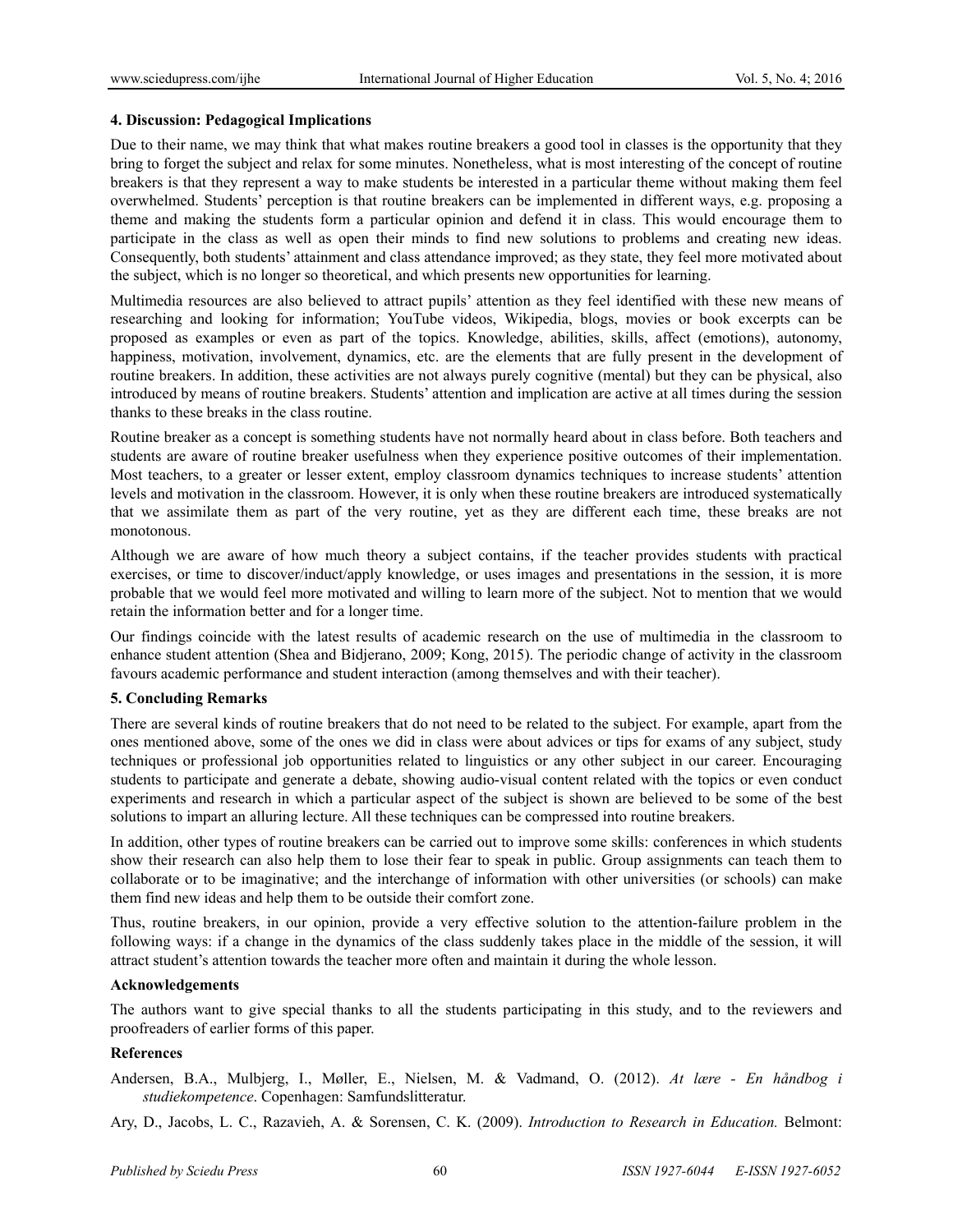Wadsworth Publishing; 8 ed.

Biggs, J. & Tang, C. (2011). *Teaching for quality learning at University*. New York, NY: McGraw Hill.

- BPS (British Psychology Society) (2006). Code of ethics and conduct. Retrived Septembert 10, 2016 from http://www.bps.org.uk/the-society/code-of-conduct/code-of-conduct\_home.cfm
- Cotton, K. (1995). *Effective schooling practices: a research synthesis*. Portland: Northwest Regional Educational Laboratory.
- De Hei, M., Strijbos, J., Sjoer, E. & Admiraal, W. (2015). Collaborative learning in higher education: lecturers' practices and beliefs. *Research Papers in Education, 30*(2), 232-247. http://dx.doi.org/10.1080/02671522.2014.908407.
- Downes, J., Bishop, P., Swallow, M., Olofson, M. & Hennessey, S. (2016). Collaborative action research for middle grades improvement. *Educational action research, 24*(2). http://dx.doi.org/10.1080/09650792.2015.1058169.
- Dörnyei, Z. (2007). *Research methods in applied linguistics*. Oxford: Oxford University Press.
- Educause. (2012). *Things you should know about microlectures*. Retrieved from: http://www.educause.edu/library/resources/7-things-you-should-know-about-microlectures/.
- Hartley, J. & Davies, I. (1978). Note taking: a critical review. *Programmed learning and educational technology, 15*, 207-224. http://dx.doi.org/10.1080/0033039780150305
- Kember, D. & Kelly, M. (1993). *Improving teaching through action research*. Campbelltown, NSW: Higher Education Research and Development Society of Australasia.
- Kong, S. C. (2015). An experience of a three-year study on the development of critical thinking skills in flipped secondary classrooms with pedagogical and technological support. *Computers and Education, 89*, 16-31. http://dx.doi.org/10.1016/j.compedu.2015.08.017.
- Lewin, K. (1946). Action research and minority problems. *Journal of Social Issues, 2*(4), 34-46. http://dx.doi.org/10.1111/j.1540-4560.1946.tb02295.x
- López-Pastor, V.M., Monjas, R. & Manrique, J.C. (2011). Fifteen years of action research as professional development: seeking more collaborative, useful and democratic systems for teachers. *Educational Action Research, 19*(2), 153-170. http://dx.doi.org/10.1080/09650792.2011.569190.
- Mahara open source eportfolios. (2015). Retrieved from: https://mahara.org/.
- Markham, T. (2011). Project Based Learning: a bridge just far enough. *Teacher Librarian, 39*(2), 38–42.
- McNiff, J. (2013). *Action research. Principles and practice*. New York: Routledge.
- Muñoz-Luna, R. (2014). Enhancing language learners' motivation: the use of routine breakers with undergraduates learning English linguistics. *Bellaterra Journal of Teaching and Learning Language and Literature, 7*(1), 33-51. http://dx.doi.org/10.5565/rev/jtl3.513
- Nakatani, Y. (2005). The Effects of Awareness Raising Training on Oral Communication Strategy Use. *The Modern Language Journal, 89*, 76-91. http://dx.doi.org/ 10.1111/j.0026-7902.2005.00266.x
- Niezgoda, K. & Röver, C. (2001). Pragmatic and Grammatical Awareness. In K. Rose & G. Kasper (Eds.). *Pragmatics in Language Teaching* (pp. 63-79). Cambridge: Cambridge University Press. http://dx.doi.org/10.1017/CBO9781139524797.008
- Nohl, A. (2015). Typical Phases of Transformative Learning: A Practice-Based Model. *Adult Education Quarterly, 65*(1), 35-49. http://dx.doi.org/10.1177/0741713614558582.
- Ombea. (2015). Retrieved from: http://www.ombea.com/gb/.

Pérez Gómez, Á. (2012). *Educarse en la era digital*. Madrid: Siglo XXI.

- Pozo, J.A. & Pérez Echeverría, M.P. (Coords.) (2009). *Psicología del aprendizaje universitario: la formación en competencias*. Madrid: Ediciones Morata.
- Prince, M.J. & Felder, R. (2006). Inductive teaching and learning methods: definitions, comparisons, and research bases. *Journal of Engineering Education, 95*(2), 123-138. http://dx.doi.org/ 10.1002/j.2168-9830.2006.tb00884.x
- Shea, P. & Bidjerano, T. (2009). Community of inquiry as a theoretical framework to foster epistemic engagement and cognitive presence in online education. *Computers and education, 52*(3), 543-553.